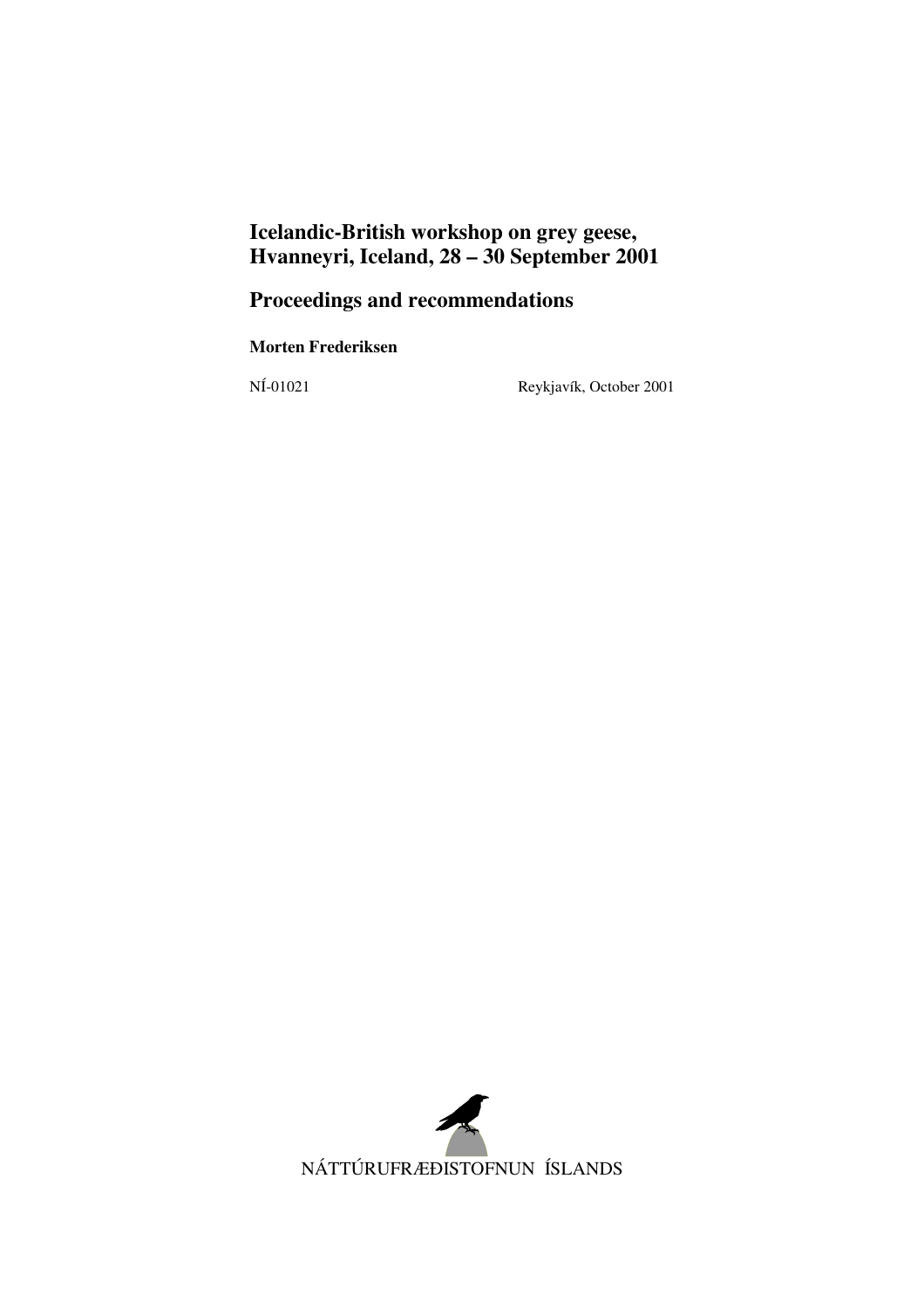## **ÁGRIP Á ÍSLENSKU**

Í Landbúnaðarháskólanum á Hvanneyri var haldinn vinnufundur í samvinnu íslenskra og breskra aðila dagana 28.–30. september 2001 þar sem fjallað var um sameiginlega stofna grárra gæsa. Vinnufundinn sóttu gæsasérfræðingar frá Íslandi, Bretlandi, Kanada, Írlandi og Danmörku ásamt fulltrúum stjórnsýslu í Bretlandi og Íslandi, en undirbúning annaðist Náttúrufræðistofnun Íslands.

Að minnsta kosti tvær ástæður lágu til þess að ákveðið var að efna til þessa vinnufundar. Annars vegar þótti tilefni til að bera saman bækur sínar um árangur litmerkinga á grágæsum og heiðagæsum, en það verkefni var framkvæmt á Íslandi á árunum 1996–2000. Hins vegar var talin ástæða til að ræða alvarlegt ástand grágæsastofnsins, en samkvæmt hausttalningu hefur orðið mikil fækkun í honum á síðastliðnum áratug, eða úr 100.000 fuglum í 80.000. Sérfræðingar, einkum frá Náttúrufræðistofnun Íslands (NÍ) og Wildfowl and Wetlands Trust (WWT) í Bretlandi, kynntu niðurstöður nýjustu rannsókna á ástandi, stofnvistfræði og veiðiálagi gæsastofnanna.

Helsta markmið vinnufundarins var að setja fram tillögur um framhald vöktunar, rannsókna og veiðistjórnar sameiginlegra stofna grágæsa og heiðagæsa í framtíðinni og skyldu tillögurnar byggðar á þeim gögnum sem kynnt yrðu á fundinum.

WWT hefur staðið að vöktun grágæsa og heiðagæsa í Bretlandi allt frá árinu 1960. Í október og nóvember ár hvert eru gæsir taldar á náttstöðum og sýni tekin úr stofninum til aldursgreiningar. Árið 1987 var farið að litmerkja heiðagæsir og síðan grágæsir árið 1992. Á Íslandi hafa gæsir einungis verið taldar á afmörkuðum svæðum og NÍ stóð fyrir litmerkingum 1996–2000. Veiðiskýrslur komu til sögunnar á Íslandi árið 1995, en sambærilegt kerfi er ekki til í Bretlandi.

Talningar í Bretlandi sýna að samfelld fjölgun hefur verið í heiðagæsa-stofninum allt frá því að talningar hófust, en stofninn hefur nú náð stöðugleika og er um 230.000 fuglar að hausti. Grágæsum fjölgaði einnig til ársins 1990 eða þar um bil en hefur síðan fækkað úr um 100.000 niður í 80.000. Ungfuglar eru um 15–20% stofnsins hjá báðum tegundum. Á Íslandi var að jafnaði sami fjöldi gæsa veiddur árlega á árunum 1995–2000, eða um 37.000 grágæsir og 13.000 heiðagæsir. Samkvæmt könnun á vængjum, sem NÍ lét gera, eru um 40% veiddra grágæsa og um 30% heiðagæsa ungfuglar. Með því að bera saman fjölda merktra gæsa sem fellur fyrir skotum veiðimanna í löndunum tveim má áætla gróflega hversu margar gæsir eru veiddar í Bretlandi: 26.000 grágæsir og 30.000 heiðagæsir.

Lífslíkur<sup>1</sup> þessara tveggja gæsategunda hafa verið metnar út frá því hversu margar merktar gæsir hafa sést aftur og hversu margir merktir fuglar hafa verið endurheimtir. Gæsir merktar með hálshring reyndust gefa bestar upplýsingar. Almennt má segja að lífslíkur heiðagæsa séu meiri en grágæsa (árlegar lífslíkur fullorðinna fugla: 82% á móti 72%), en lífslíkur á fyrsta ári voru meiri hjá ungviði grágæsa en heiðagæsa (45% á móti 39%).

 $\overline{a}$ <sup>1</sup> Með lífslíkum er átt við hversu stórt hlutfall stofnsins lifir frá ári til árs.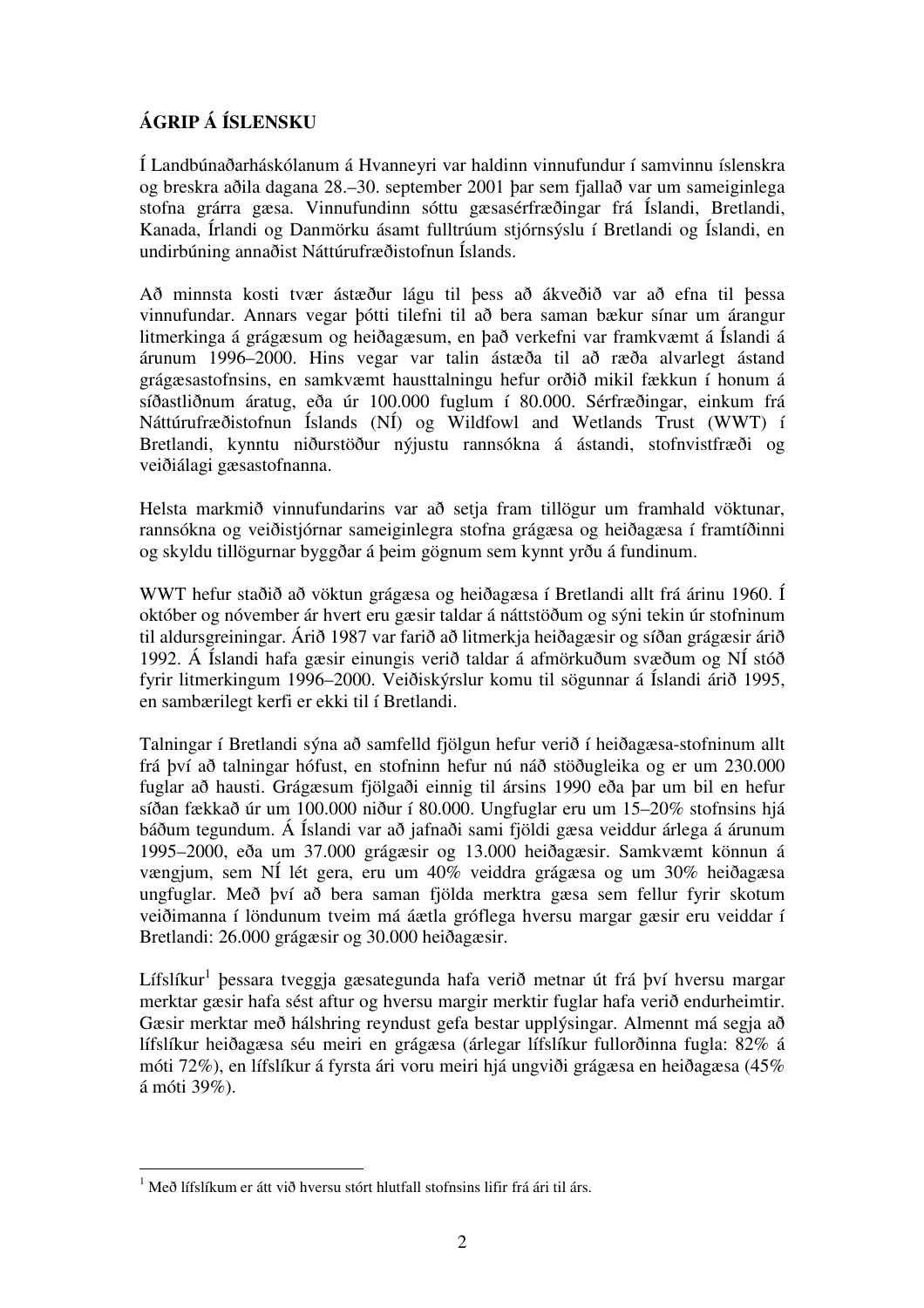Þegar bornar voru saman upplýsingar úr ýmsum áttum um stærð grágæsastofnsins kom í ljós að þeim ber ekki saman. Væru bæði tölur úr hausttalningum og veiðiskýrslum réttar ætti stofninn að deyja út innan örfárra ára. Tölur hljóta því að vera rangar í öðru eða báðum tilvikum; annaðhvort eru grágæsir miklum mun fleiri en talningar sýna eða talsvert færri eru veiddar en skýrslur gefa til kynna, nema hvort tveggja sé. Hugsanlega er eitthvað um að gæsir séu tvítaldar í veiðiskýrslum, en þó var talið ólíklegt að miklar skekkjur gætu verið í þeim. Þátttakendur á vinnufundinum beindu sjónum sínum því mun frekar að haust-talningunum, enda þótt ekki sé augljóst að rekja megi meiriháttar skekkjur til þeirra heldur. Þá kom fram að hlutfall ungfugla í hauststofni verður að vera um það bil helmingi hærra en það er samkvæmt skráningum frá Bretlandi til þess að stofninn haldist í þokkalegu jafnvægi (eins og hann virðist hafa verið síðustu fimm ár). Af þessu má ljóst vera að taka þarf núverandi vöktunarverkefni til gagngerrar endurskoðunar og að öllum líkindum er einnig nauðsynlegt að afla viðbótargagna.

Þátttakendur ræddu þessi mál ítarlega og í lok fundarins komu þeir sér saman um nokkrar tillögur. Þær helstu eru raktar stuttlega hér á eftir:

- Halda á núverandi vöktun áfram og yfirfara niðurstöður sérstaklega með mögulegar skekkjur í huga.
- Hausttalningar á grágæsum, sem fara fram á Bretlandi í nóvember, ættu að ná yfir allar vetrarstöðvar grágæsar (þar á meðal Ísland).
- Litmerkingum ætti að halda áfram í báðum löndunum og merkja að minnsta kosti 200 fugla af hvorri tegund árlega.
- Mælt er með að talningar verði auknar í báðum löndum. Leitað yrði gaumgæfilega á talningarstöðum sem valdir væru af handahófi og dreifðir sem víðast yfir þau svæði þar sem vitað er að gæsir halda sig (lagskiptingarúrtak). Bæði ætti að skrá heildarfjölda gæsa og hlutfall ungfugla. Rannsóknin á Íslandi yrði meginheimild um aldursdreifingu og ætti að framkvæma hana um miðjan ágústmánuð, áður en veiðitímabilið gengur í garð.
- Auka þarf gildi og vægi þeirra upplýsinga sem afla má þegar merktar gæsir sjást aftur, með því að hvetja fuglaskoðendur til að leggja megináherslu á tiltekinn tíma í athugunum sínum og að safna meiri upplýsingum um hvern fugl, til dæmis um fjölskyldustærð.
- Bresk stjórnvöld eru hvött til þess að koma á fót veiðiskýrslukerfi til þess að afla megi áreiðanlegra upplýsinga um fjölda gæsa sem veiddar eru í Bretlandi árlega.
- Að því er varðar veiðistjórnun lögðu þátttakendur til að reynt verði að komast hjá auknum grágæsadauða af völdum veiða, enda telja þeir veiðiálag á stofninn mjög mikið auk þess sem lífslíkur tegundarinnar séu litlar og hætta á að stofninn minnki ef árlegur fugladauði eykst frá því sem nú er.
- Eindregið er hvatt til þess að sérfræðingar á Íslandi og Bretlandi hafi með sér frekara samstarf í framtíðinni, jafnt í fræðilegum efnum sem á sviði stjórnsýslu. Samningurinn um verndun afrískra og evrópskra vatnafugla (African-Eurasian Waterbird Agreement) kann að vera gagnlegt tæki til að greiða fyrir slíku samstarfi.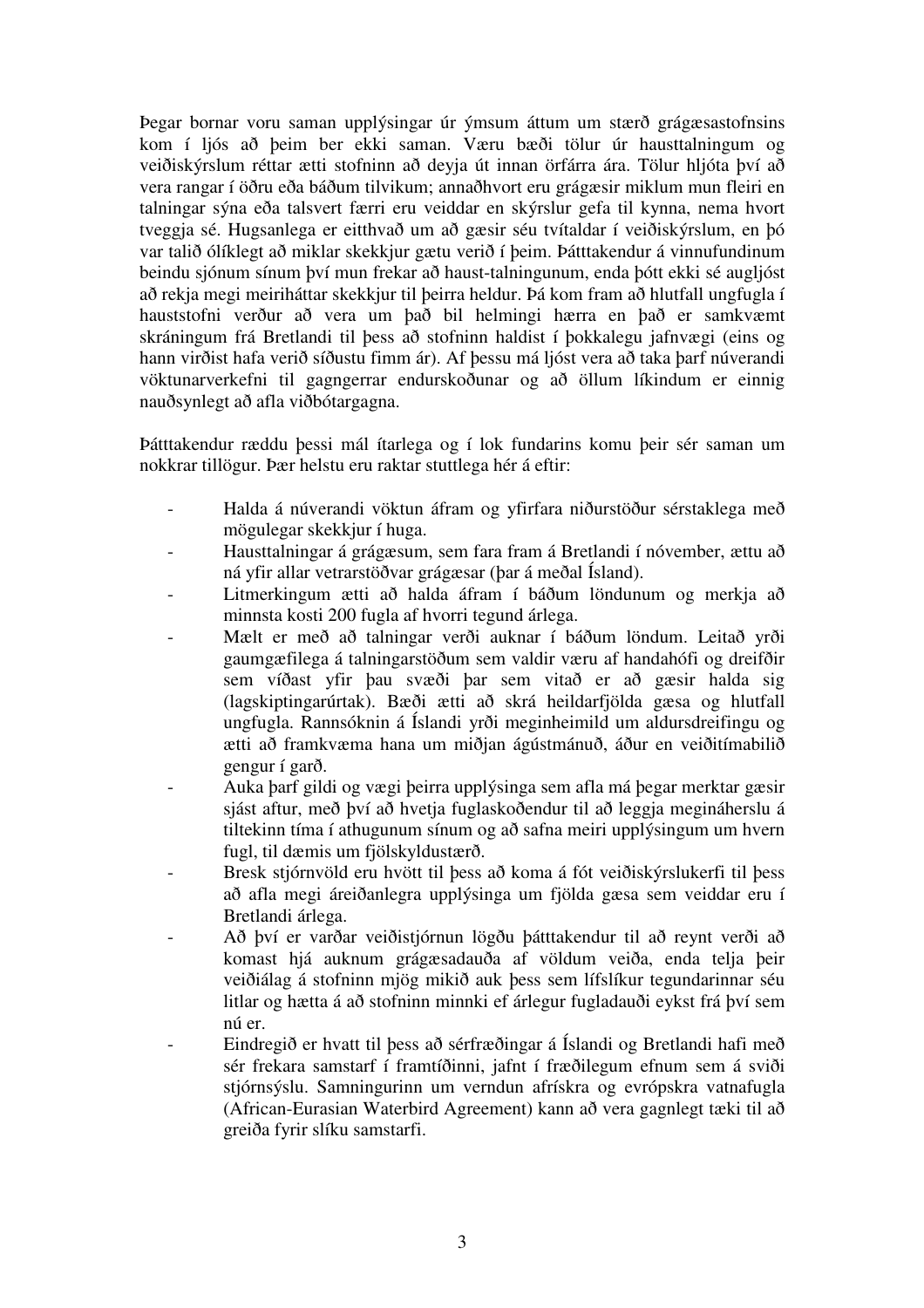## **LIST OF CONTENTS**

| ÁGRIP Á ÍSLENSKU<br><b>1 INTRODUCTION</b> | $\overline{2}$ |
|-------------------------------------------|----------------|
|                                           | 5              |
| <b>2 WORKSHOP SUMMARY</b>                 | 6              |
| 2.1 Abstract of presentations             | 6              |
| 2.2 Brief summary of discussion           | 11             |
| <b>3 RECOMMENDATIONS</b>                  | 12             |
| 3.1 Counts and surveys                    | 12             |
| 3.2 Age ratios                            | 13             |
| 3.3 Ringing                               | 13             |
| 3.4 Bag statistics                        | 14             |
| 3.5 Resources                             | 14             |
| 3.6 Management issues                     | 14             |
| 3.7 Future collaboration                  | 14             |
| <b>APPENDIX 1. LIST OF PARTICIPANTS</b>   | 16             |

## **LIST OF FIGURES**

| Figure 1. Autumn goose counts in Britain        |  |
|-------------------------------------------------|--|
| Figure 2. Numbers of geese shot in Iceland      |  |
| Figure 3. Seasonal and annual survival of geese |  |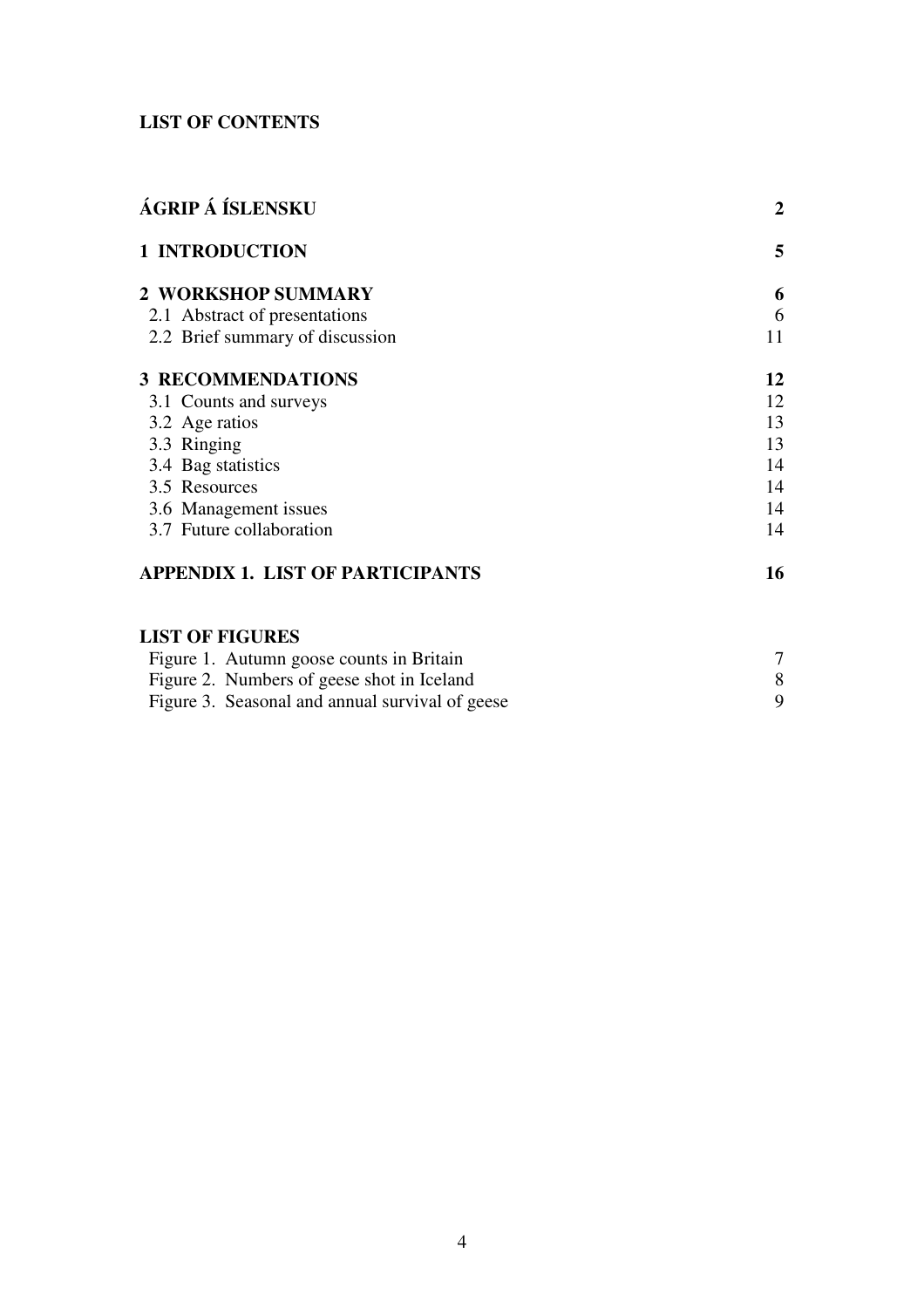#### **1 INTRODUCTION**

An Icelandic-British workshop on shared populations of grey geese was held at Hvanneyri Agricultural University from Friday 28 September to Sunday 30 September 2001. The workshop, arranged by the Icelandic Institute of Natural History, was attended by goose specialists from Iceland, UK, Canada, Ireland and Denmark. A total of 25 people, both researchers and managers, attended the workshop. On Friday evening, the Ministry for the Environment in Iceland hosted a reception.

The workshop coincided with a white-fronted goose field study project organised by the Greenland White-fronted Goose Study, and thus benefited from the presence of both geese and goose experts at Hvanneyri. The opportunity to watch, catch and handle geese provided extra inspiration for most workshop participants.

There were at least two motives for arranging the workshop. The first was to review the findings of the colour-ringing programme of greylag and pink-footed geese that has been carried out in Iceland 1996-2000, and the second was the alarming situation for the greylag goose population, which according to autumn censuses in the UK has declined from more than 100,000 to around 80,000 over the last ten years. Researchers, mainly from the Icelandic Institute of Natural History (IINH) and the Wildfowl and Wetlands Trust (WWT), presented the most recent results on status, population dynamics and hunting pressure of the two goose populations. The main aim of the workshop was, in the light of the evidence presented, to make informed recommendations about future monitoring, research and management of grey goose populations shared by Iceland and Britain.

In this report, I briefly summarise what happened at the workshop. Summaries are given of both presentations and the ensuing discussion; in this context, I wish to thank Guðmundur A. Guðmundsson, Kristinn H. Skarphéðinsson and Ólafur Einarsson for taking notes during the workshop. Also included here are the recommendations drafted Sunday afternoon; special thanks to Tony Fox and David Stroud for their efficient contribution to this process. Finally, I include a list of participants.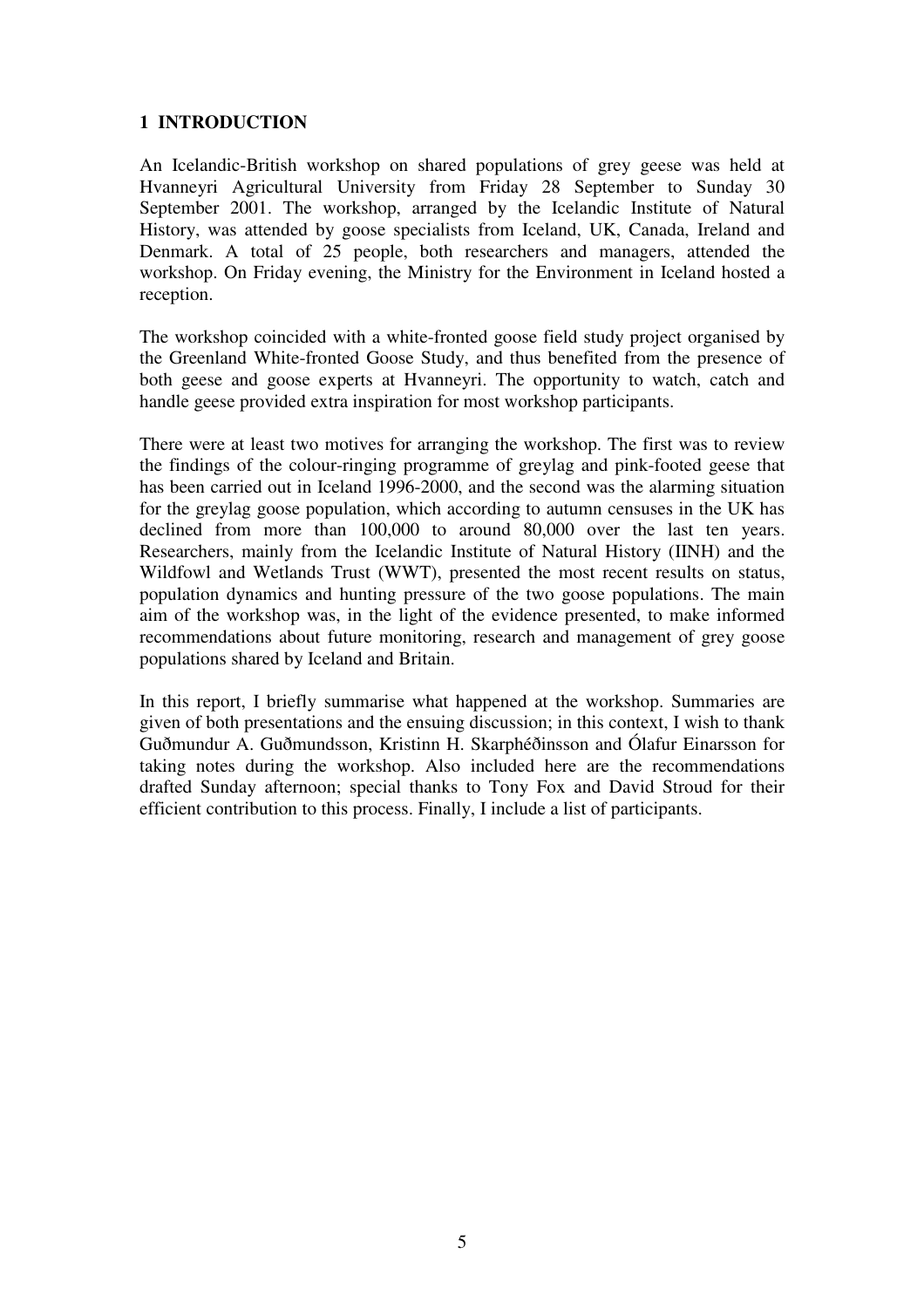#### **2 WORKSHOP SUMMARY**

The workshop was opened officially by Sigurður Á. Þráinsson on behalf of the Ministry for the Environment in Iceland; he stressed that the ministry considered the meeting very important. The ministry has spent considerable funds on the research programme to establish background data for population modelling, and recently a committee to evaluate hunting pressure on geese and other birds has been set up. The ministry therefore awaited the results of the workshop with great interest.

#### **2.1 Abstracts of presentations**

Richard Hearn: Monitoring and research of Icelandic-breeding grey geese in the UK. The monitoring programme has been coordinated by WWT since 1954, with full roost censuses since 1960. About 100 volunteer observers census some 120 roosting and feeding sites on two weekends in October (primarily pinkfeet) and November (primarily greylags); in some years, counts are also carried out in mid-winter and spring. Techniques for assessing the proportion of juveniles and mean brood size in the populations were developed in the 1950s and 1960s; currently, about 5% of the population is sampled, mainly by professional observers. A task force has been set up under the Wetlands International Goose Specialist Group in order to review the collection of such productivity data. Large numbers of geese were ringed in Britain in the 1950s, but the current colour-ringing programmes were initiated in 1987 (pinkfeet) and 1992 (greylags). About 2376 pinkfeet and 1912 greylags have been ringed, mostly at very few locations, and at present the databases contain about 30,000 and 13,000 re-encounters, respectively. Amateur observers collect most resightings, and only basic information is generally recorded. Since the mid-1980s, some research has been carried out on e.g. feeding ecology, habitat choice and winter movements, mostly on pinkfeet.

Morten Frederiksen: Current monitoring and research of grey geese in Iceland. The colour-ringing programme 1996-2000 has resulted in ringing of 3245 pinkfeet and 1274 greylags. Resighting activity in Iceland has been low. Some counts of breeding and moulting pinkfeet have been carried out, as have spring counts and local breeding counts of greylags. However, no comprehensive surveys exist for either species. Brood size data have been collected at ringing and in late summer/autumn in recent years. Survival analyses based on the colour-ringing data set and subsequent population modelling are in progress.

Richard Hearn: The population status of Icelandic-breeding grey geese. Both species increased at roughly the same rate until ca. 1980, when they numbered around 80,000. At this point the pinkfeet started to increase faster whereas the greylags peaked around 1990 at 100,000 and then started to decline (Figure 1). Current autumn population levels, based on the British censuses, are ca. 230,000 for pinkfeet and ca. 80,000 for greylags. A few thousand greylags are known to winter in Ireland. The distribution of greylags has shifted northward in recent years, with around 20,000 now in Orkney. At the same time, the number of pinkfeet wintering in England, particularly Norfolk, has increased. In Britain, the hunting season for both species extends from 1 September to 31 January.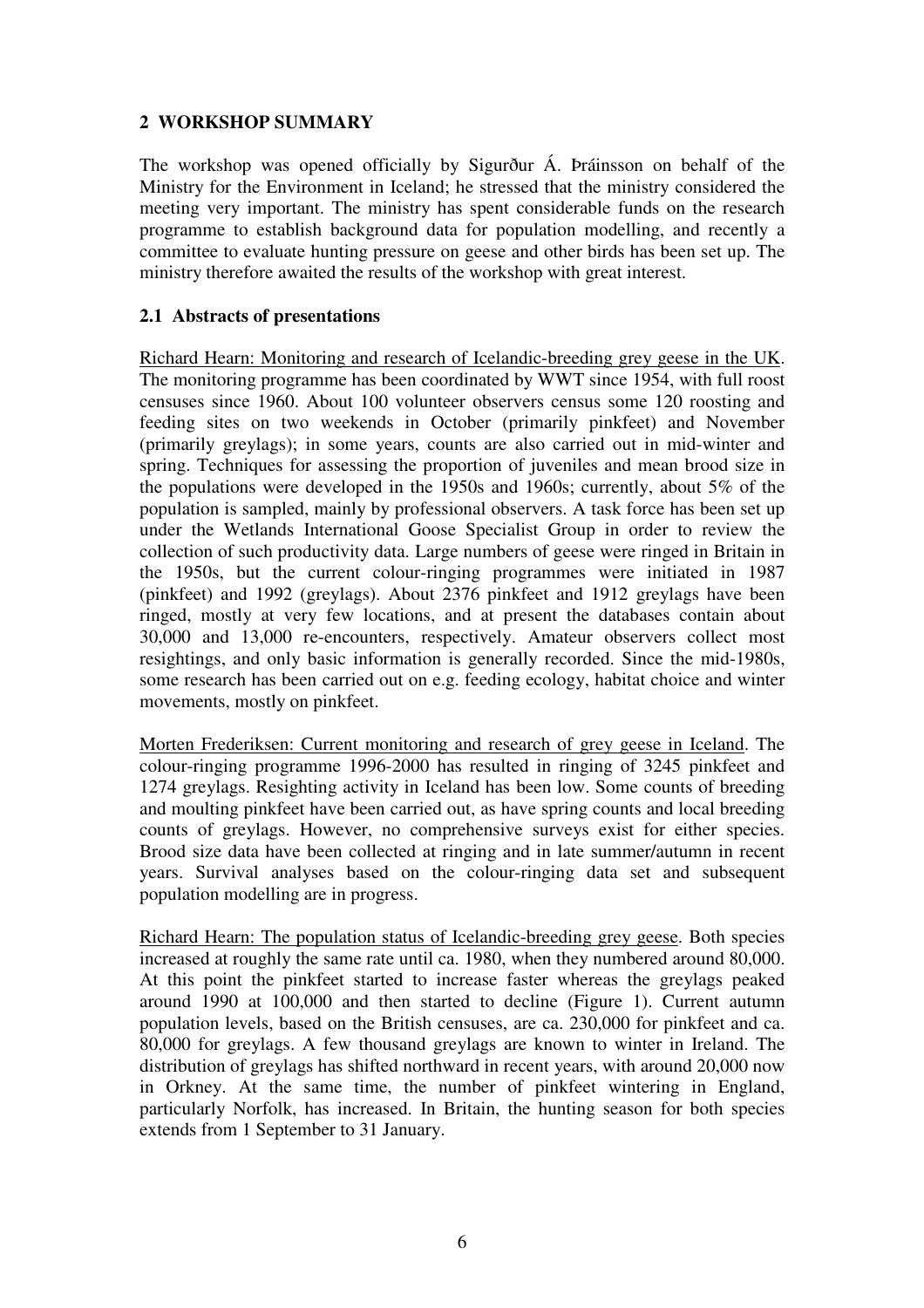

*Figure 1. Results of the WWT autumn goose surveys in Britain, with five-year running means.*

Tony Fox: Status of the Greenland white-fronted goose population. Following protection in Britain and Ireland in 1983, the population increased at 6.6%/year until 1991/92, to reach the present level of 32,000, since when, the numbers have been more or less stable. This stabilisation appears linked to a long-term decline in measures of productivity in the population, since survival appears constant over the period since 1983. Although whitefronts now make use of agricultural habitat, their winter distribution is still limited to areas which contained the traditional "patterned bog" wintering habitat. The increase in numbers has levelled off at one important wintering site (Wexford), but continued to increase at another (Islay). Marked birds staging at Hvanneyri primarily winter at Wexford and are therefore most likely to breed in the northern part of west Greenland. Crude annual survival was highly negatively correlated with hunting bag at Wexford, suggesting an additive effect of hunting mortality. The mean age of first breeding (based on observations of birds returning with at least one young to the wintering areas) increased during the 1990s compared to the 1980s. This, together with a long-term decline in the proportion of known cohorts surviving to breed at all, suggest restrictions on recruitment to the breeding population is the likely mechanism causing the population to stabilise.

Arnór Sigfússon: Goose hunting in Iceland. The season for pinkfoot and greylag hunting goes from 20 August to 15 March. A compulsory bag reporting system was established in 1995; hunters are required to report their bag (anonymously) to the Wildlife Management Institute when renewing their annual license. The number of active goose hunters has been stable at ca. 3500. The number of geese shot has also been relatively stable: mean  $37,000$  greylags  $(35,000 - 41,000)$  and  $13,000$  pinkfeet  $(10,000 - 15,000)$  (Figure 2). The proportion of juveniles in the bag has been assessed by a wing survey by IINH; it has been quite stable at around 40% for greylags and more variable around 30% for pinkfeet. Although the mean is much higher, annual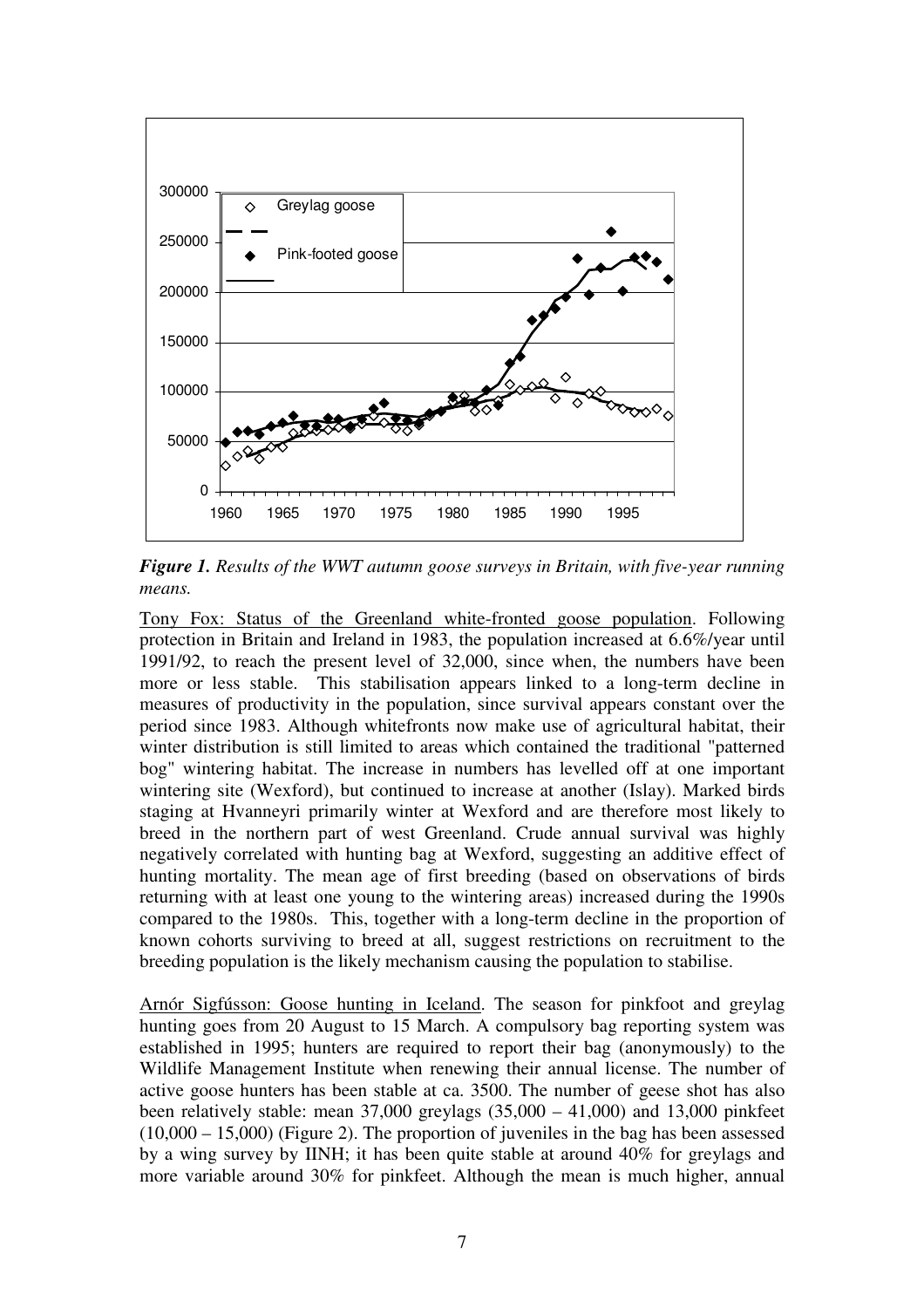fluctuations are parallel with the ones found in Britain. There is little direct evidence for the accuracy of the bag statistics; correct identification is unlikely to be a problem, but some over-reporting may occur because hunting in groups is common. Indirect evidence from other species (ptarmigan) indicates that the reported number shot is quite accurate. In 1998, more than half the greylag hunters shot only 1-5 geese, whereas 50-60% of the total bag was accounted for by the 15% of hunters shooting more than 20 geese. The maximum number of greylags reported by one hunter was more than 900.



*Figure 2. Numbers of geese reported shot in Iceland. Numbers for 2000 are preliminary.*

Ian Bainbridge: Monitoring hunting mortality of geese in Scotland. The National Goose Forum, which reviewed activities relating to goose management in Scotland, stressed the need for information about the number of geese shot in Britain. About 75,000 persons hold shotgun licenses in Scotland alone, whereas BASC (British Association for Shooting and Conservation) has about 10,000 members in Scotland. No bag reporting system is in place, and there is no legislation which permits government to introduce a legal requirement for reporting. A pilot project for voluntary reporting, consisting of a sample survey of shotgun license holders (in collaboration with local police authorities) as well as of BASC members in Scotland, is being developed and tested during the ongoing (2001/02) hunting season by the Scottish Executive in collaboration with BASC (Nicola Reynolds). However, this system needs to be tested carefully for biases, and goose shooting by hunters from other parts of Britain as well as by foreign visitors must also be accounted for.

Morten Frederiksen: Survival of greylag and pink-footed geese. A study based on resightings and recoveries of colour-ringed birds. Traditional "crude survival rates" rely on accurate counts and age ratios and thus do not provide independent input to population modelling. Furthermore, individual annual estimates are unreliable. A combined approach, using both dead recoveries and live resightings, overcomes both these problems and several well-known concerns about capture-recapture survival estimates (loss of markers, emigration etc.). Because geese have been ringed at three times of the year, a detailed approach was used that estimates survival on a seasonal basis. Resightings during two-months periods in spring and autumn were used. Results (Figure 3) showed that pinkfoot goslings had lower survival from ringing until arrival in Britain than greylags (0.51 vs. 0.61), but otherwise pinkfeet survived better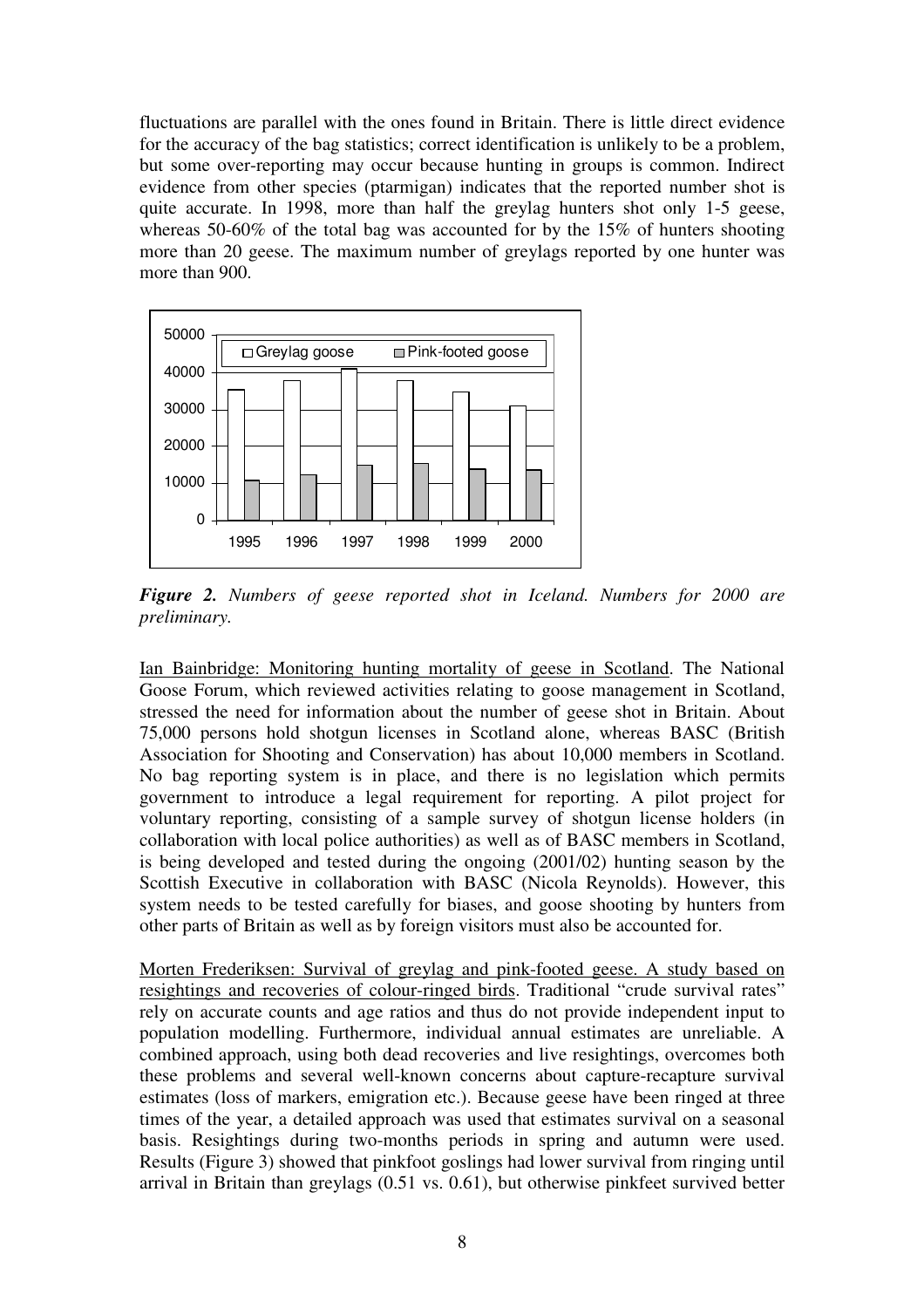than greylags (summer to autumn, adults: 0.94 vs. 0.84; autumn to spring, adults: 0.89 vs. 0.87; autumn to spring, juveniles: 0.78 vs. 0.74). Mortality from spring to summer was negligible. Mean annual survival of adults was 0.82 for pinkfeet and 0.72 for greylags; mean first-year survival (summer to summer) was 0.39 and 0.45, respectively, and mean juvenile survival (autumn to autumn) 0.72 and 0.62, respectively. For comparison, mean crude annual survival rate was 0.83 for pinkfeet and 0.80 for greylags. Year-to-year variation in survival was more pronounced for greylags than for pinkfeet. Resighting probabilities for neck-collared birds were around 50% in recent years. During periods when hunting was the main mortality factor, about 30% of all dead ringed geese were reported back to the ringing centres. Lower reporting probabilities of goslings of both species and of adult pinkfeet in Iceland indicated substantial non-hunting mortality. The annual rate of loss of colour rings was about 10% for pinkfeet and neck-collared greylags, whereas leg-ringed greylags showed negligible ring loss.



*Figure 3. Seasonal and annual survival of greylag and pink-footed geese.*

Richard Hearn: The productivity of Icelandic-breeding grey geese – what we know and what we don't. The proportion of juveniles, as recorded in Britain in autumn, has varied considerably over the years for both species, but has shown no consistent trend. Annual variation in the two species is highly correlated. Mean values 1970-2000 are 17% for pinkfeet and 18% for greylags. Mean brood size measured in Britain over the same period is 2.1 and 2.3, respectively. The few data from Iceland on greylag brood size suggest high annual variation, with mean values at least in some years considerably higher than in Britain.

Morten Frederiksen: What we don't know ... Gaps and weaknesses in our understanding of Icelandic goose population dynamics. The key missing data point is: how many pairs breed. This is related to the question of what proportion of the population breeds at various ages. The most direct estimates can be achieved if age ratios, brood sizes and total population size are known or reliably estimated. In the absence of such data, a matrix population model can provide some predictions if the population is assumed to be constant. For instance, assuming that survival and brood size at fledging are known, it can be estimated that 40% of three-year-old greylags and 75% of older birds must breed successfully each year to keep the population constant. In general, if the pre-breeding population of greylags is 130,000, 22,000 pairs must breed successfully. For pinkfeet, the corresponding numbers are 200,000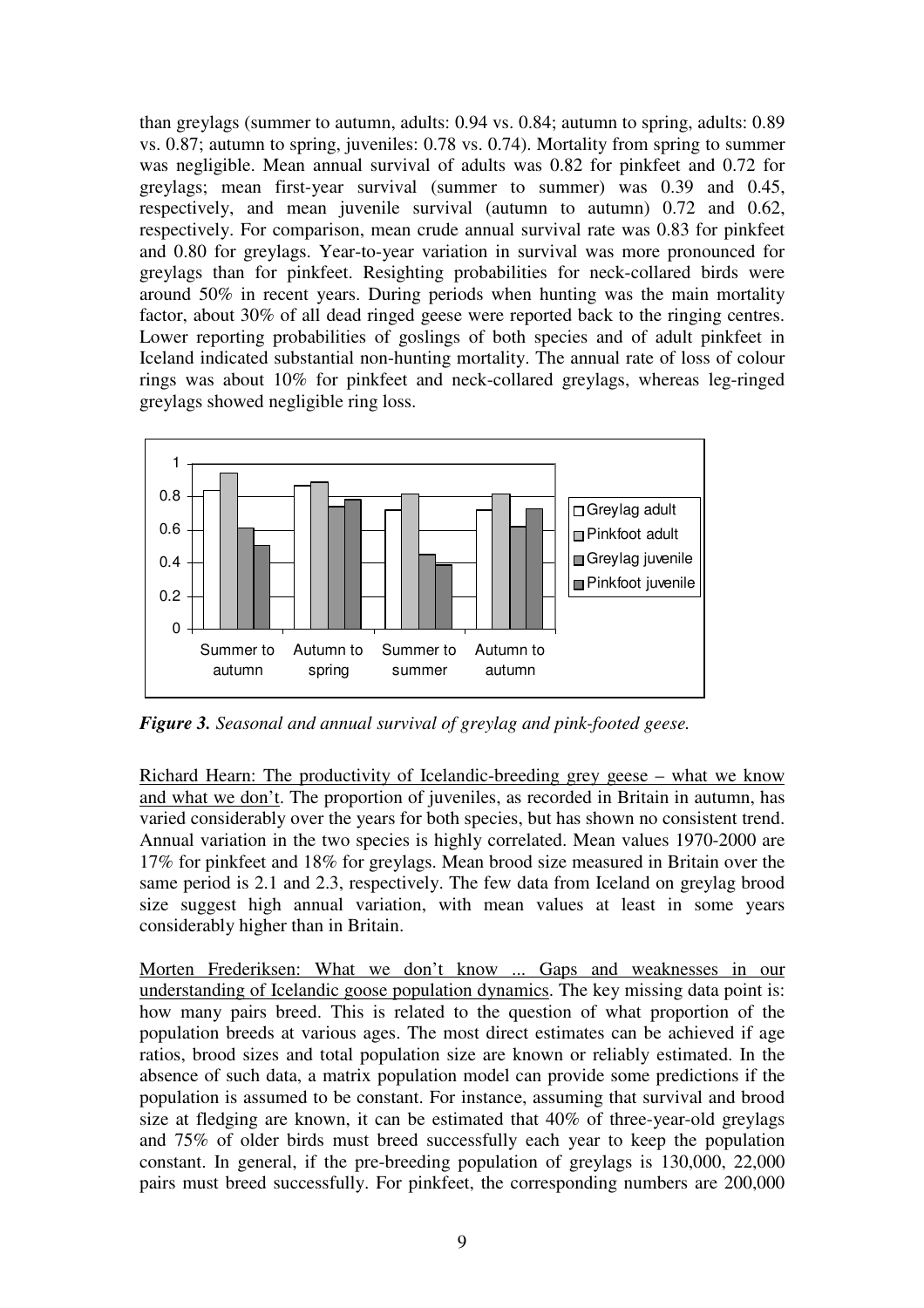and 32,000 pairs. The proportion of yearlings at the start of the breeding season can also be predicted: 27% for greylags and 18% for pinkfeet. However, it is important that these predictions are checked against field data, specifically age ratios.

Andy Douse: The use of population models in the management of wintering grey goose populations, especially the Icelandic greylag goose. In recent years, a series of population viability analyses (PVAs) have been carried out on behalf of Scottish Natural Heritage (SNH). These modelling efforts were motivated by the considerable conflicts between geese and agriculture in Scotland. In the case of Icelandic greylags, crude survival and productivity were estimated from annual counts and age ratios. Means and standard deviations were calculated, and after suitable transformation, random values were drawn from these distributions. These values were then used as input for 1000 runs of a stochastic two-age-class matrix model, which predicted population growth over the next 25 years. The mean predicted growth rate of the greylag population was ca. 1% per year, with rather wide confidence limits. If density-dependence was included in the model, the population stabilised slightly above the present level, with much narrower confidence limits. Sensitivity analyses showed that lowering the mean annual mortality by ca. 5% could practically eliminate the risk of serious declines in population size, and equivalently that small increases in mortality would strongly increase the risk of such declines. It is important that the predictions of the model are viewed with caution, since mean population parameters may not remain constant in the future.

Morten Frederiksen: How many greylags? Conflicting evidence. If both autumn censuses, bag statistics in Iceland and their associated age ratios were correct, the greylag population should decline very rapidly (ca. 22,000 adults shot in Iceland, ca. 13,000 juveniles alive in UK in autumn to replace them), even without considering the hunt in Scotland. Including the third source of evidence, survival estimates, is not sufficient to solve the quandary.

a) If the autumn census is correct, there is only "room" for a hunting bag in Iceland of max. 27,000, of which most should be juveniles (max. 10,800 adults or half the estimated number).

b) On the other hand, if the bag statistics are correct, the autumn population size should be 158,000 or twice the observed number.

In any case, the population can only be in balance if the proportion of juveniles in autumn is about twice as high as observed (ca. 31-34%); such a high proportion of juveniles could also explain the discrepancy between crude survival rates and capturerecapture survival estimates in greylags. The bag size in Scotland can be estimated from the ration of shot recoveries in the two countries as ca. 26,000; this is consistent with the total over-winter mortality estimated in b) above. These simple modelling exercises clearly call for a review of all data collection procedures, particularly the autumn count.

Morten Frederiksen: How are the greylags doing? Evidence from Iceland. Very few Icelandic data are available on what trend the greylag population is following. Counts of breeding pairs in three areas and of spring-staging birds in two areas mostly show stable or increasing populations, although declines are known from anecdotal evidence in other areas.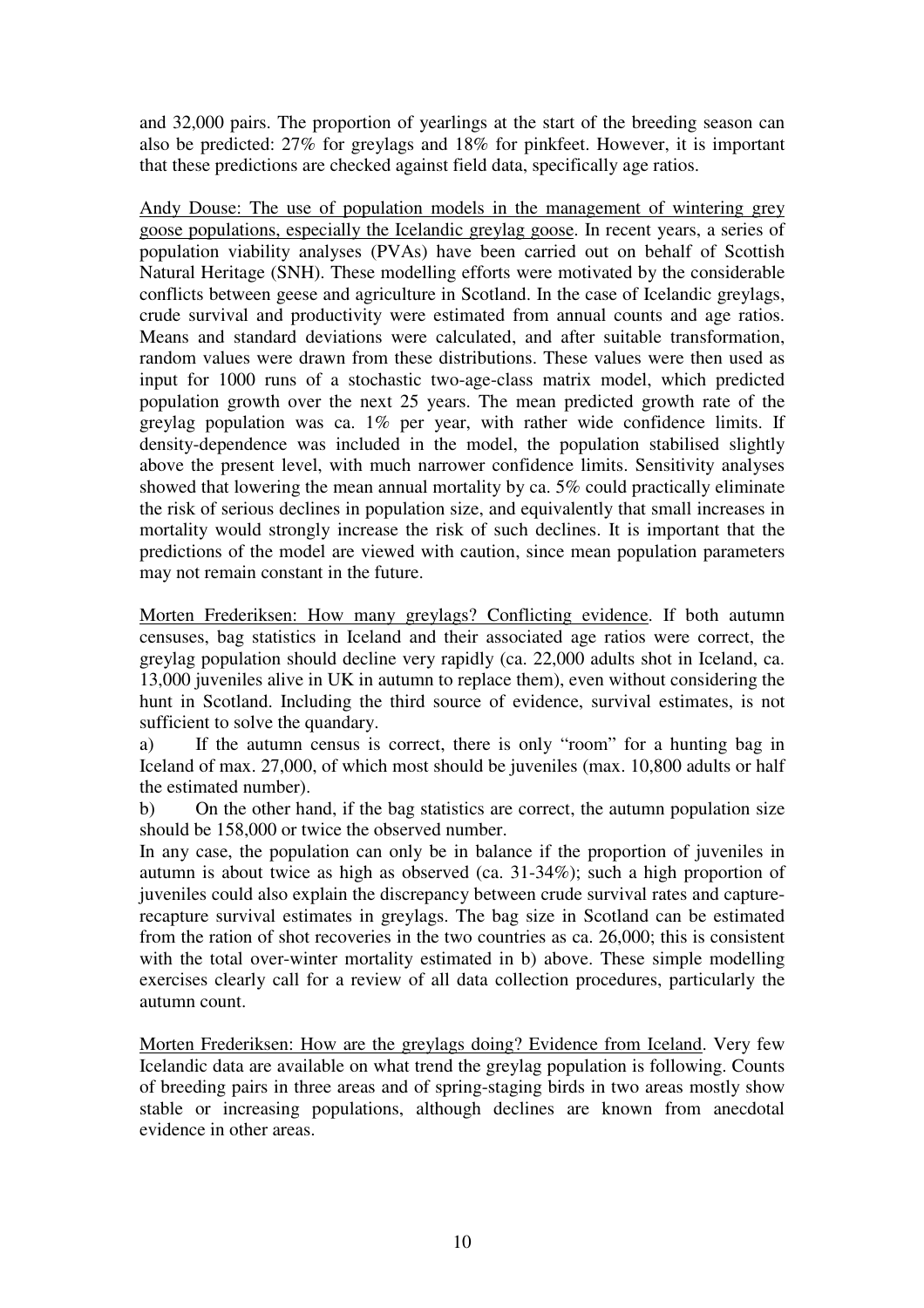#### **2.2 Brief summary of discussion**

Brief discussions followed each presentation, and several hours were spent on a longer discussion of general issues on Saturday and Sunday. The subjects that attracted most attention were the reliability of the data at hand, and how to improve their quality. Participants agreed that the most important concerns involved the greylag population, both because the existing data are incompatible with regard to the present population size and composition, and because the best available data show that it has been declining in recent years. No obvious solutions to where the apparently missing geese can be were arrived at; it is thought that all areas holding large numbers of greylags are covered by the existing surveys. Ways were therefore sought to improve data collection with regard to how many greylags there are and how large a proportion of these are juveniles. As a first measure, the existing November counts in Britain should be extended to cover the entire range, i.e. Ireland, Norway, the Faeroe Islands and Iceland.

An important issue here was what is the optimal time of the year to collect this information, and where it best can be collected. One of the concerns about the age ratio data collected in Britain is that by October/November, greylag juveniles are difficult to distinguish from adults. Furthermore, the *ad hoc* manner in which these data have been collected can easily lead to biases associated with flock size, habitat and phenology. It was suggested that the best way to address these problems would be to set up a stratified sampling survey, in which randomly selected study plots are thoroughly searched for all geese present. In order to collect the best information on age composition of the population, such a survey should be carried out in Iceland in mid August, just before the start of the hunting season. A similar survey in Britain later in autumn could be used as a check on the existing goose counts and provide an independent estimate of population size for both species. In both countries, knowledge of land cover and goose habitat use, as well as expert statistical advice, would be needed to set up the survey. A lively discussion of the practical aspects of such a survey followed.

Regarding ringing, participants agreed that this should viewed as a monitoring activity and should therefore be resumed and/or continued indefinitely. It was debated whether ringing only in Britain might give more "value for money", but the consensus was that ringing in Iceland wouldn't be very costly at the level envisaged, and that it could contribute information relevant to estimating effects of hunting that could not be achieved by ringing only in Britain.

Participants also debated whether the Icelandic hunting bag statistics could be biased in such a way that the reported number of geese shot was higher than the actual number. The possibility of such a bias was acknowledged, because it is thought that groups of hunters sometimes all report the total number of geese shot during a hunting trip; however, it was considered unlikely that such a bias would be important. Several participants expressed regret that a similar bag reporting system doesn't exist in Britain.

At the end of the discussion, the workshop participants agreed on a set of recommendations for future monitoring, research and management of the shared goose populations (see Chapter 3).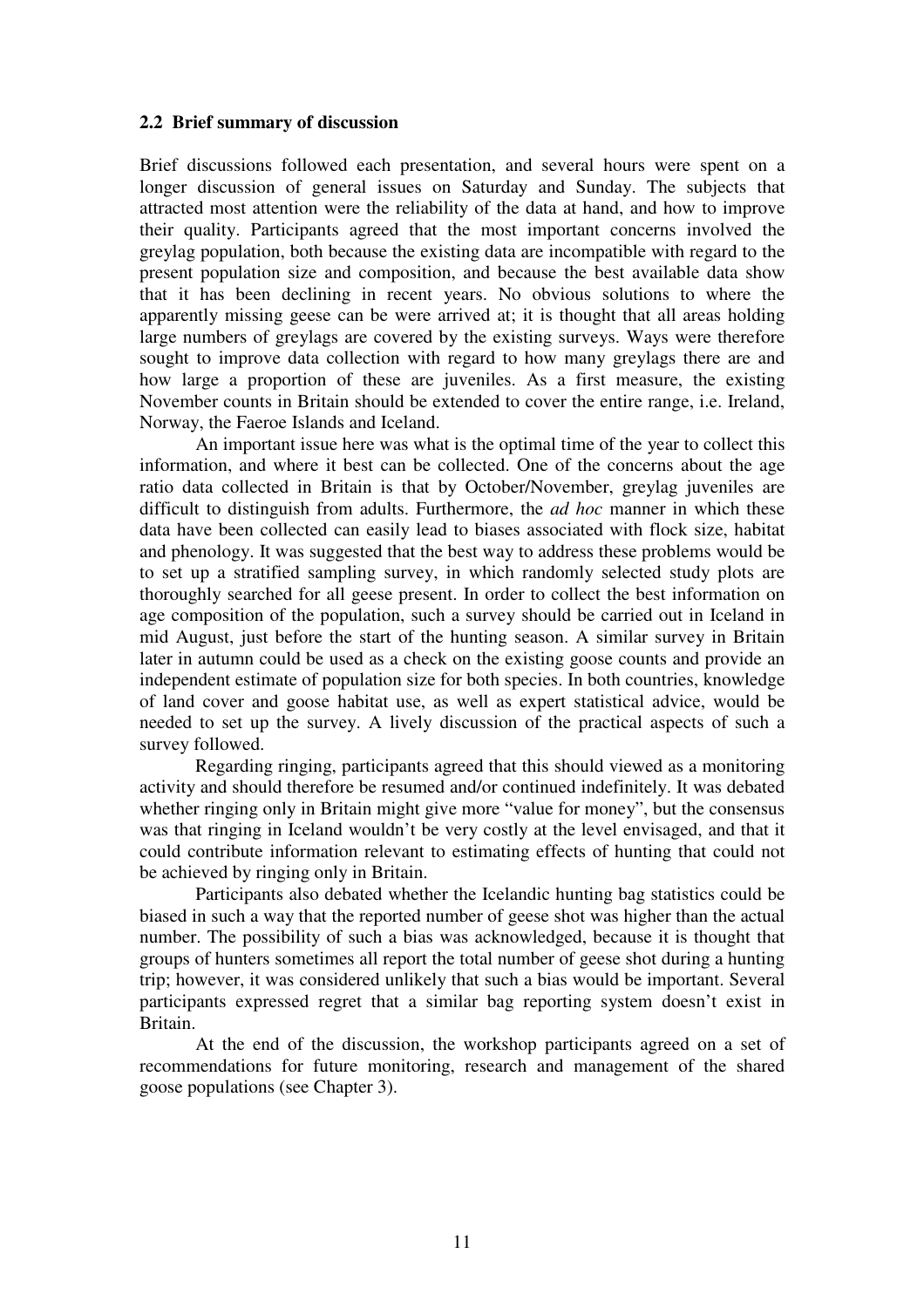#### **3 RECOMMENDATIONS**

The Icelandic-British workshop on grey geese met at Hvanneyri Agricultural University in Iceland from 28-30 September 2001. It was attended by specialists from Iceland, Britain, Canada, Ireland and Denmark and reviewed current knowledge of the populations and monitoring of the Icelandic population of greylag geese, the Iceland/Greenland population of pink-footed geese, and noted the results of long-term monitoring of Greenland white-fronted geese.

Workshop participants focused on the effectiveness of current research and monitoring activity to provide essential data and information for the conservation management of greylag and pink-footed geese. They strongly stressed the essential need to maintain current activity at existing levels. Many desirable enhancements to current activity were noted and these are listed below.

Participants strongly thanked the Icelandic Institute of Natural History for organising the workshop, Hvanneyri Agricultural University for providing the outstanding venue and the Icelandic Ministry of the Environment for hosting the workshop reception.

#### **3.1 Counts & surveys**

- 1. The seasonal timing of population estimation is critical; it should be undertaken at a time when the most accurate estimate (i.e. the smallest confidence intervals and minimal bias) can be made. If both considerations cannot be met at the same time, minimising bias is the most important factor to consider.
- 2. The Wildfowl and Wetlands Trust (WWT) should maintain current monitoring activities and develop regular international co-ordination of the UK autumn census with annual inputs from Norway, Iceland, Faeroes and Ireland.
- 3. WWT, Joint Nature Conservation Committee (JNCC) and others should plan for and undertake a survey of stratified sample squares in UK (particularly for greylag geese) with the aim of generating a comprehensive autumn total which includes numbers on small wetlands, not regularly included in current census.
- 4. WWT, Scottish Natural Heritage (SNH) and others should pursue a range of minor improvements to counting procedures, which could enhance regular UK autumn census coverage.
- 5. The Icelandic Institute of Natural History (IINH) should design a stratified sample survey of greylag geese in Iceland during August, initially to assess resource requirements of such a survey. A survey close to the onset of the hunting season would be useful. This could be supplemented by additional survey of moulting non-breeders earlier in the summer.
- 6. A comprehensive pre-breeding census of greylag geese in Iceland would be valuable and might be considered, but has a wide range of, possibly intractable, methodological problems.
- 7. It is essential that comprehensive surveys in Iceland and UK are co-ordinated (with any follow-up activity), i.e. that they occur in the same year.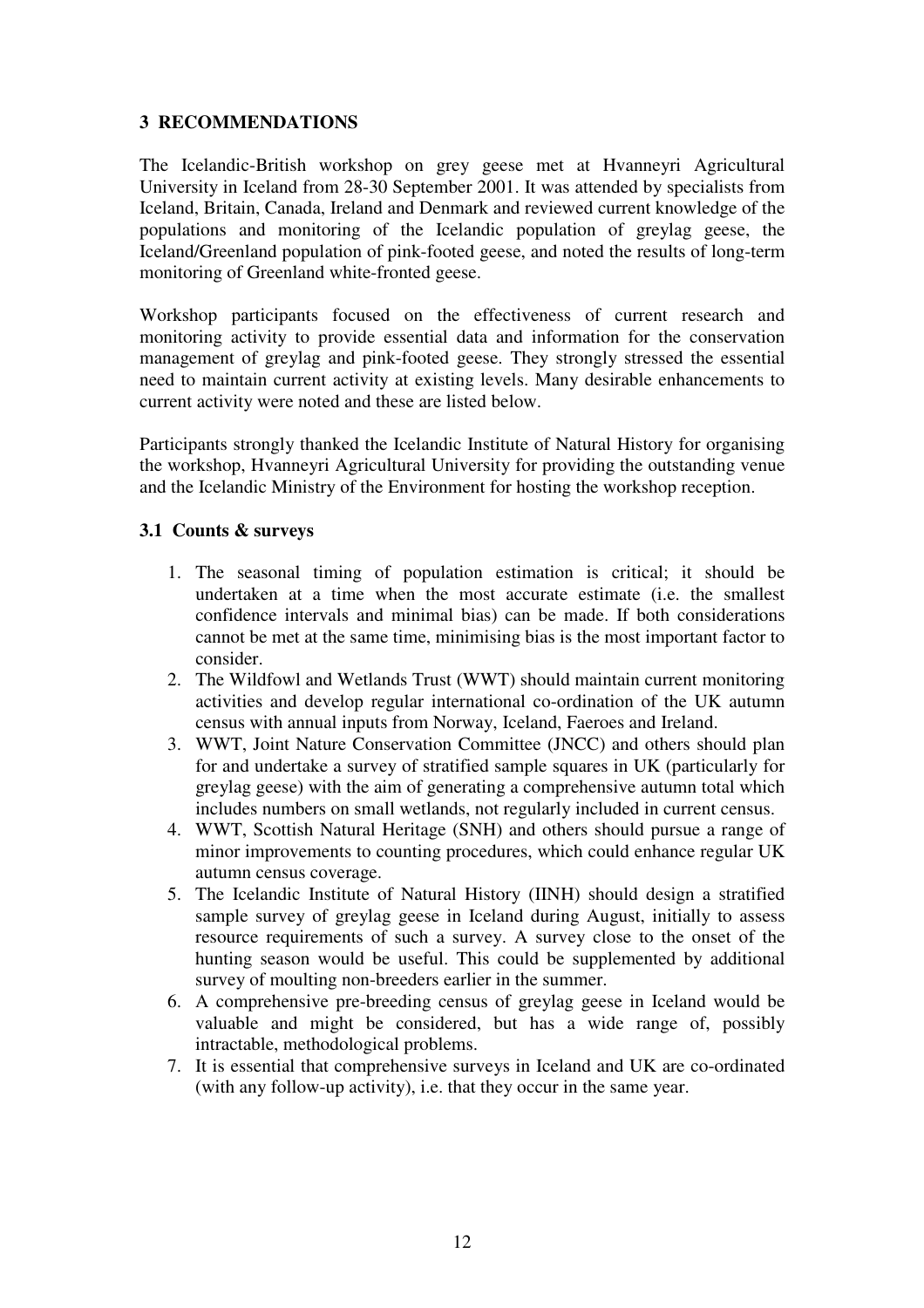### **3.2 Age ratios**

- 1. The Wetlands International Goose Specialist Group Task Force should be encouraged to finalise and widely disseminate international common standards for productivity estimation of geese in the non-breeding season.
- 2. There is a need for both UK and Iceland to review the statistical basis of age ratio estimation for both species with respect to within-flock sampling, geographical sampling and seasonal timing and implement the recommendations. In particular, there is a need to better understand the relationship between age ratios in the field, in the hunting bag, and in the ringing catch samples.
- 3. There may be a need for greater formal geographical stratification of age ratio estimates throughout the present winter range. In particular, there is a need for greylag goose data from Orkney.
- 4. A stratified sampling procedure for assessing age ratios in Iceland in August should be developed and implemented, in conjunction with the sample count suggested under point I.5 above.
- 5. More detailed regular information on breeding success (numbers of pairs attempting to breed and brood size at or around fledging) would aid refinement of population models for both greylag and pink-footed geese. The logistic difficulties of collecting such data are significant, especially for pinkfooted geese.
- 6. Collection of wing sample data from hunting bags in the UK would be desirable and collection of such data should be continued in Iceland.

### **3.3 Ringing**

- 1. Ringing activity plays an important role in monitoring as well as providing research insights. It should be continued on this basis.
- 2. Population parameters change over time, and there is an important need for long-term commitment to collect relevant data on a continuing basis. The importance of long-term funding for such ringing (and other research) activity should be highly stressed with governments and other funding agencies.
- 3. A greater geographic spread of ringing activity within UK and possibly Iceland is desirable.
- 4. In using ringing for monitoring purposes, there is a need to review optimal numbers (and distribution) of different age classes of geese ringed and then seek to implement these targets in a regular programme that complements other methods of monitoring population dynamics.
- 5. Important insights into population dynamic processes can be gained from the collection of higher quality information from future resightings of marked geese. There is a need for dialogue with observers to encourage such better quality data collection (e.g. family relationships).
- 6. There is a specific need to collect data that will help assess the numbers of individuals recruiting into the breeding population and hence enable assessment of the effective population size of greylag geese. Collection of such data on the breeding grounds in Iceland should be encouraged
- 7. In order to aid the analysis of survival from resighting data, observers in UK should be encouraged to focus effort during specific periods. These are October and March for pink-footed goose and November and March for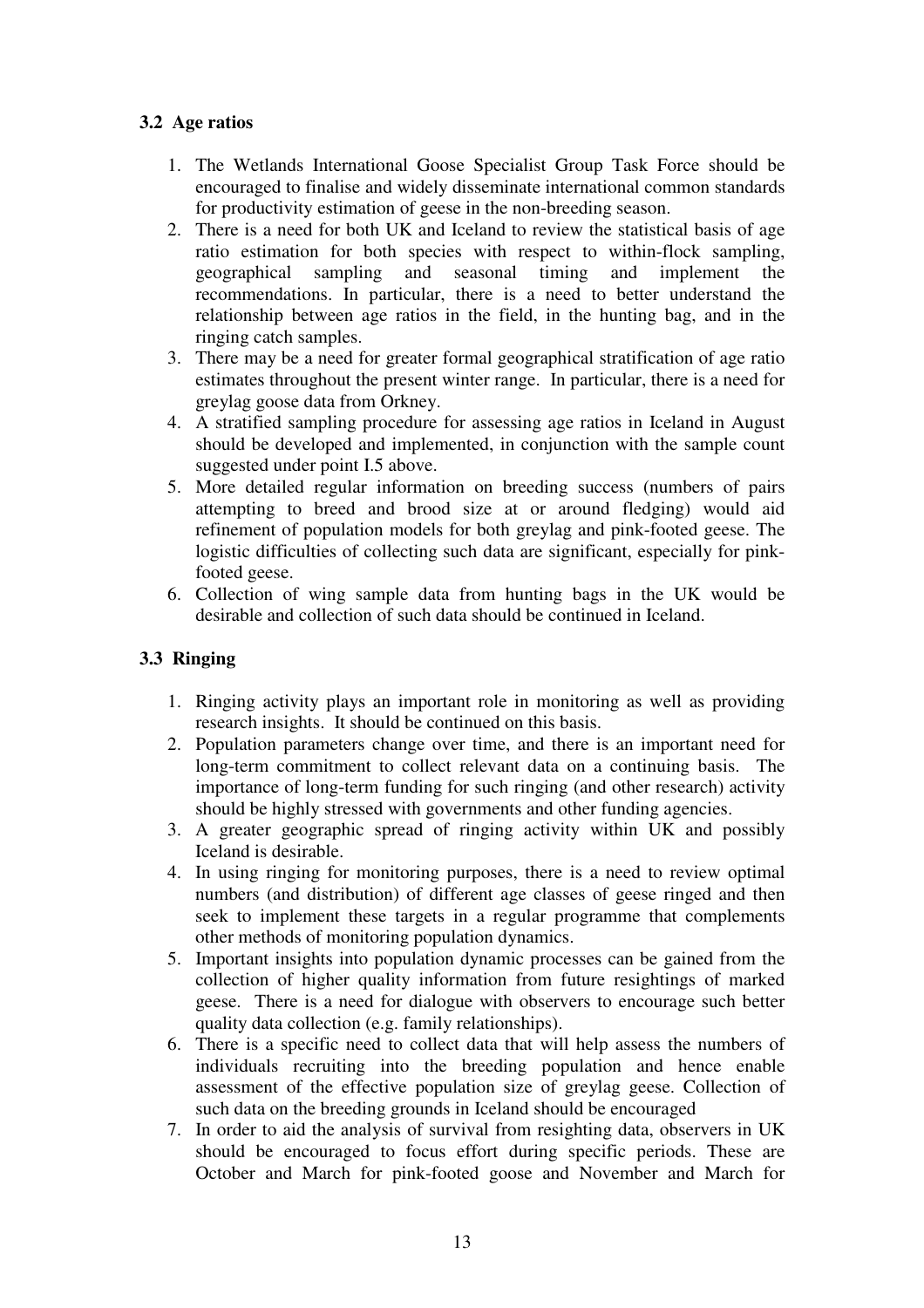greylag goose. However, it is important to maintain collection of observations outside of these periods for other purposes.

### **3.4 Bag statistics**

1. Noting obligations under the African-Eurasian Waterbird Agreement to report harvest statistics for hunted waterbirds, and aware of the significant need for these data for the modelling of population processes, the workshop noted the value of the data collected in Iceland since the inception of the hunting bag legislation in 1995, and urged the UK government to investigate best statistical means to collect similar data.

### **3.5 Resources**

1. Population monitoring through census, ringing and the annual assessment of mortality and productivity provides essential information for the sound management of goose populations, securely founded upon scientific principles. There are governmental responsibilities under international conventions to ensure the favourable conservation status of these shared migratory populations. Accordingly, governments and their agencies have responsibilities to provide the necessary resources so as to enable effective monitoring. Governments and their agencies in the UK and Iceland are urged to consider these recommendations so as to ensure provision of necessary resources.

#### **3.6 Management issues**

- 1. The population of Icelandic greylag geese is already subject to high shooting pressure throughout their migratory range. Best available data and information suggests a current population decline. In response, existing programmes enhanced through the recommendations outlined above will provide better data on this trend and its causes.
- 2. The workshop noted that in Scotland, government has recommended that there be no further increase in shooting mortality, and on a similar basis, the workshop urged that any increase in shooting pressure on greylag geese in Iceland should similarly be avoided. The situation should be reviewed again once research and monitoring clarifies the role of hunting mortality in determining current population trends.
- 3. For pink-footed geese, the rapid population increase of the 1980s and early 1990s appears to have ceased and numbers have now stabilized. In the context of this changing situation it is essential that existing monitoring activity be continued in order to provide necessary surveillance of status.

### **3.7 Future collaboration**

1. Co-ordination and co-operation between Iceland and the UK on the conservation management of shared migratory goose populations should continue to be furthered, both at governmental levels as well as at a technical level. Workshop participants recommended a meeting at the technical level in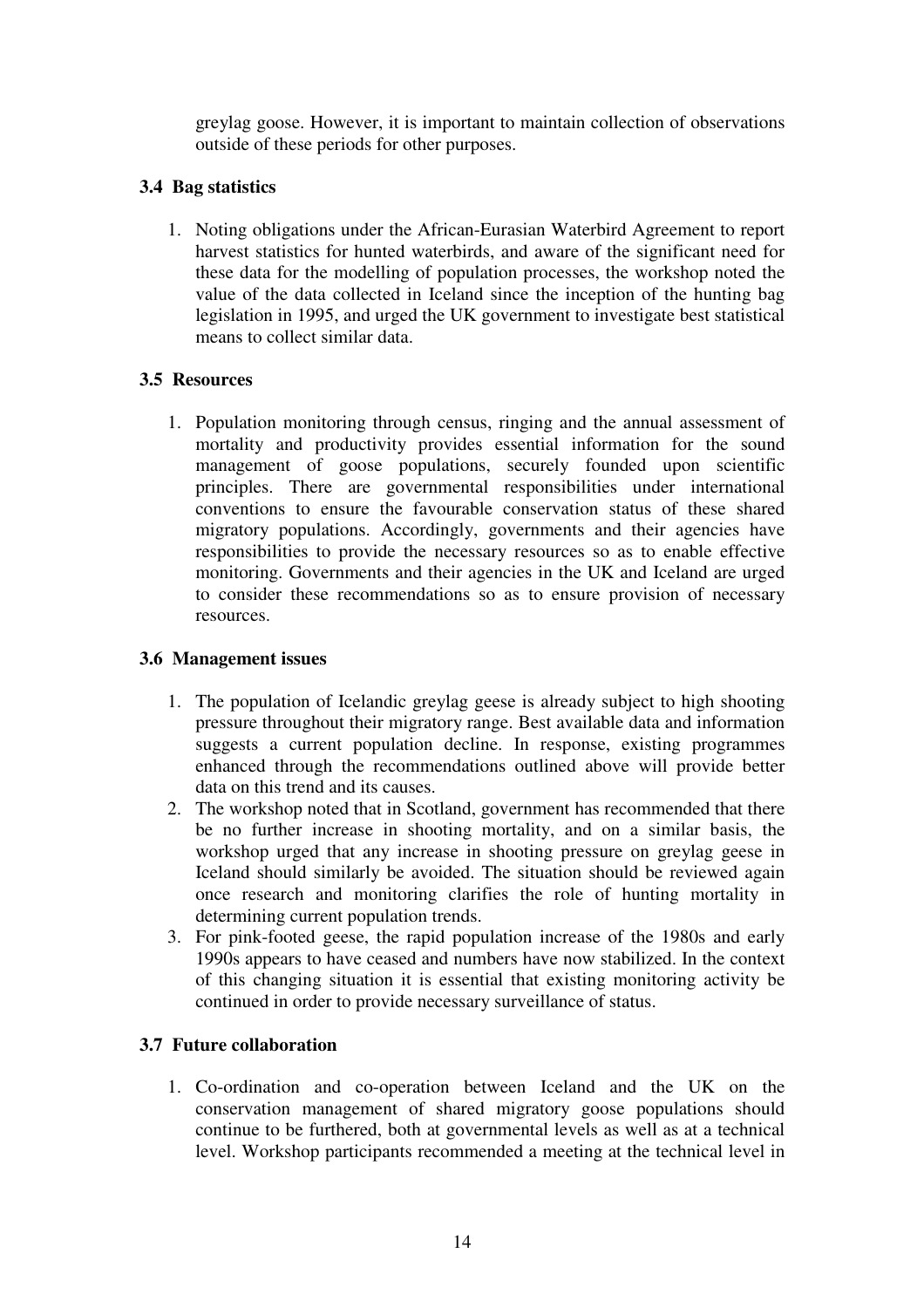late 2002 in order to exchange information about new sampling schemes being set up in the two countries (see points I.3 and I.5 above).

2. The possible development of a flyway plan to consider conservation management of waterbird populations breeding and wintering within the Canada / Greenland / Iceland / UK / Ireland flyway was noted. There was support for investigation as to how international co-operation within this flyway can be taken forward. Such co-operation could and should occur both at governmental and at technical levels. The African-Eurasian Waterbird Agreement may help to assist such co-ordination.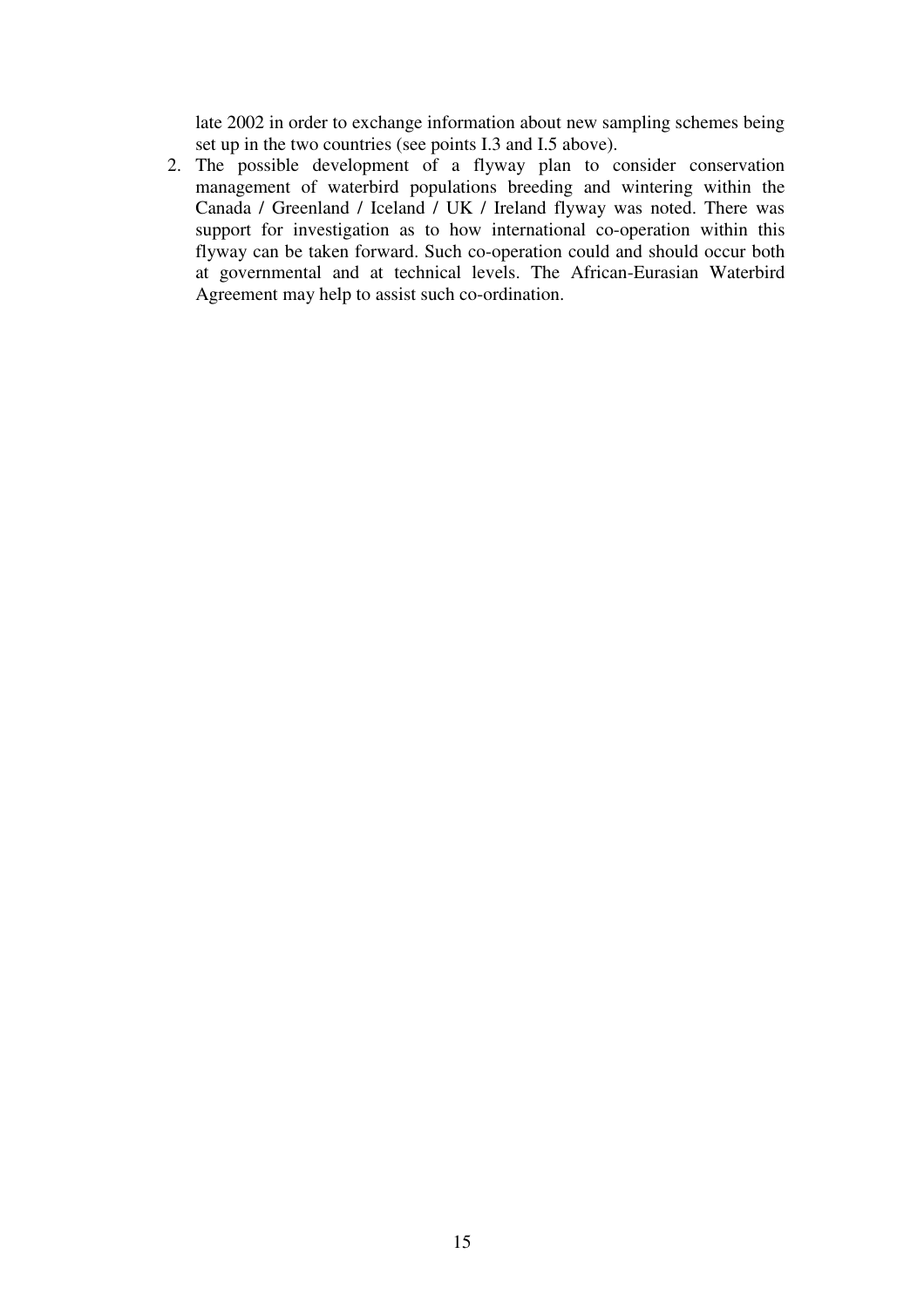#### **APPENDIX 1. LIST OF PARTICIPANTS**

Ian Bainbridge Scottish Executive Ecological Adviser's Unit Area 1-J77 Victoria Quay Leith Edinburgh EH6 6QQ, UK E-mail: ian.bainbridge@scotland.gsi.gov.uk

Hugh Boyd Canadian Wildlife Service Environment Canada Ottawa, Canada K1A 0H3 E-mail: hugh.boyd@ec.gc.ca

Ruth Cromie The Wildfowl & Wetlands Trust Slimbridge Gloucestershire GL2 7BT, UK E-mail: ruth.cromie@wwt.org.uk

Andy Douse Scottish Natural Heritage 2 Anderson Place Edinburgh EH6 5NP, UK E-mail: andy.douse@snh.gov.uk

Árni Einarsson Mývatn Research Station IS-660 Mývatn, Iceland E-mail: arnie@hi.is

Ólafur Einarsson Icelandic Institute of Natural History PO Box 5320 IS-125 Reykjavík, Iceland E-mail: oein@ni.is

Tony Fox Department of Coastal Zone Ecology NERI Kalø, Grenåvej 12 DK-8410 Rønde, Denmark E-mail: tfo@dmu.dk

Morten Frederiksen Icelandic Institute of Natural History PO Box 5320 IS-125 Reykjavík, Iceland E-mail: morten@ni.is

Guðmundur A. Guðmundsson Icelandic Institute of Natural History PO Box 5320 IS-125 Reykjavík, Iceland E-mail: mummi@ni.is

Richard Hearn The Wildfowl & Wetlands Trust Slimbridge Gloucestershire GL2 7BT, UK E-mail: richard.hearn@wwt.org.uk

Áki Ármann Jónsson Wildlife Management Institute Hafnarstræti 97 IS-600 Akureyri, Iceland E-mail: akijons@veidistjori.is

Roy King Garden Cottage Kings Nympton Park Umberleigh North Devon EX37 9TA, UK

Carl Mitchell WWT Welney, Hundred Foot Bank Welney, near Wisbech Cambridgeshire PE14 9TN, UK E-mail: carl.mitchell@wwt.org.uk

Anders Olson Mývatn Research Station IS-660 Mývatn, Iceland E-mail: acolson16@yahoo.com

Bjarni Pálsson Wildlife Management Institute Hafnarstræti 97 IS-600 Akureyri, Iceland E-mail: bjarni@veidistjori.is